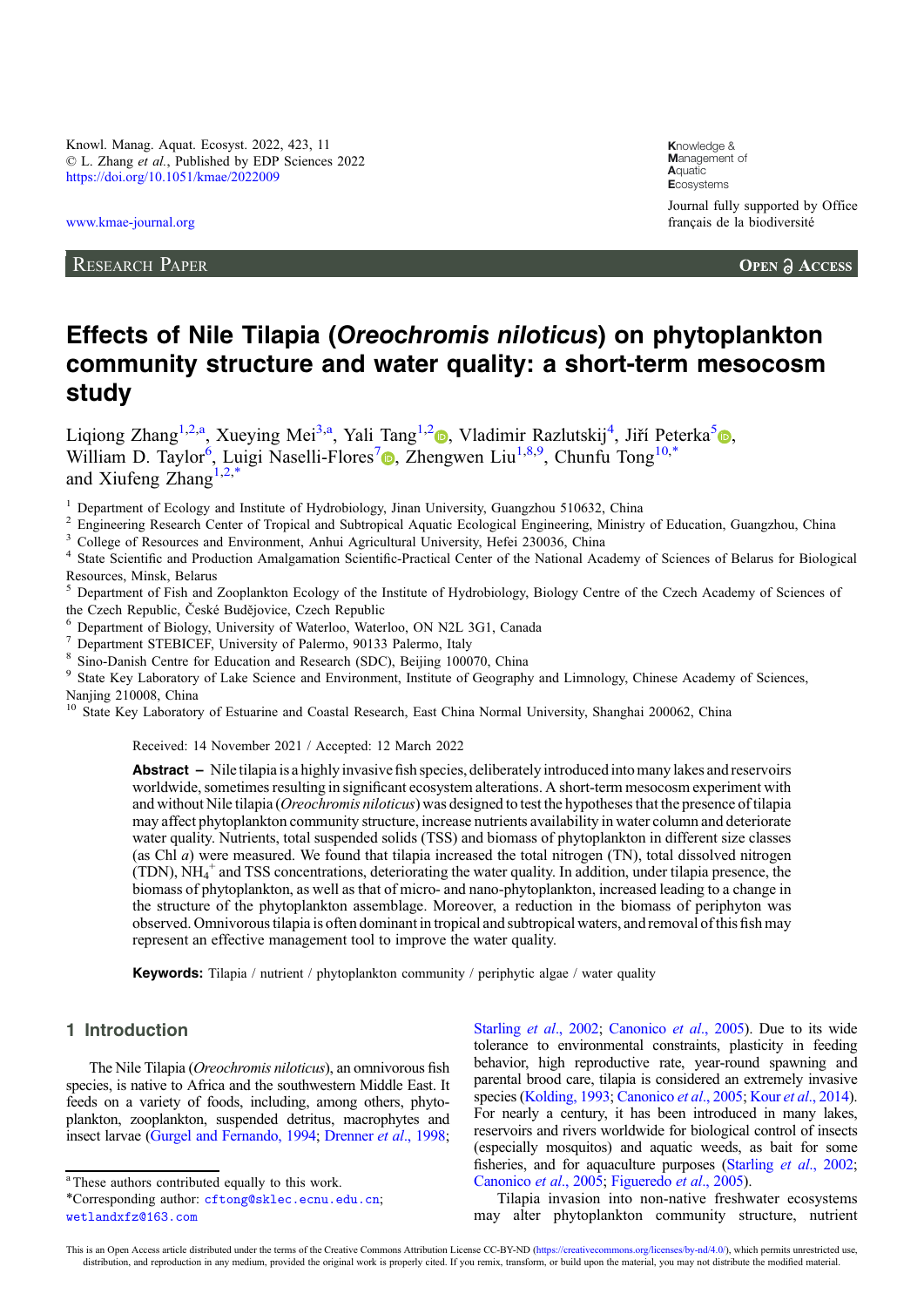availability and water quality, causing the deterioration of the ecological state of the impacted ecosystems ([Peterson](#page-6-0) et al., [2005](#page-6-0); [Vicente and Fonseca-Alves, 2013;](#page-7-0) [Charvet](#page-5-0) et al., 2021). Some data show that omnivorous tilapia can reduce phytoplankton biomass by direct consumption [\(Saha and](#page-6-0) [Jana, 1998;](#page-6-0) [Lazzaro](#page-6-0) et al., 2003; [Figueredo and Giani, 2005](#page-5-0); Lu et al[., 2006](#page-6-0)). The fish can feed on large phytoplankton ([Getachew and Fernado, 1989;](#page-5-0) Turker et al[., 2003a](#page-7-0); [Turker](#page-6-0) et al[., 2003b\)](#page-6-0) using a remarkable array of specialized gill rakers and a cross-flow filtration system [\(Sanderson](#page-6-0) et al., [2001](#page-6-0)). However, some other studies have shown that the omnivorous tilapia may enhance phytoplankton growth in tropical lakes [\(Attayde and Menezes, 2008](#page-5-0)).

Omnivorous tilapia, particularly juveniles [\(Tudorancea](#page-6-0) et al[., 1988\)](#page-6-0), can also consume zooplankton, which is the principal grazer of phytoplankton ([Hansson, 1992a](#page-6-0); [Jeppesen](#page-6-0) et al[., 2004](#page-6-0); [Figueredo and Giani, 2005\)](#page-5-0), thus exerting an effective control of phytoplankton abundance ([Cordero](#page-5-0) et al., [2015](#page-5-0)). In fact, when large-bodied zooplankton, such as Daphnia, is abundant, phytoplankton biomass is generally low ([Lynch and Shapiro, 1981](#page-6-0); [Attayde and Hansson, 1999](#page-5-0); [Vakkilainen](#page-7-0) et al., 2004). Tilapia feeding selectively on zooplankton prefers large-bodied zooplankton including cladocerans and copepods, shifting zooplankton community towards smaller species which are relatively inefficient grazers ([Christoffersen](#page-5-0) et al., 1993; [Iglesias](#page-6-0) et al., 2011; [Chen and Liu,](#page-5-0) [2012](#page-5-0)). Thus, this consumption of tilapia may result in changes in zooplankton community structure which not only affects the biomass of phytoplankton, but also its community structure due to the selective feeding by zooplankton of different size.

Tilapia is also able to affect nutrient concentration in water column through its excretions and sediment disturbance through snuffling. Nutrients availability affects phytoplankton growth and ultimately the structure of phytoplankton assemblages [\(Persson, 1997;](#page-6-0) [Vanni and Layne, 1997](#page-7-0); [Marañón, 2015](#page-6-0)). In particular, increased nutrient availability, by enhancing phytoplankton growth, causes a dominance shift from small cells to large cells ([Li, 2002;](#page-6-0) [Chen and Liu, 2010](#page-5-0), Cui et al[., 2016\)](#page-5-0).

Furthermore, omnivorous fish including tilapia can also consume periphyton which can compete for nutrients with phytoplankton, thereby favoring phytoplankton growth ([Guariento](#page-6-0) et al., 2010), but may potentially also improve macrophyte growth due to improved light conditions ([Meerhoff](#page-6-0) *et al.*, 2012).

For the above listed reasons, tilapia may not only affect the phytoplankton biomass, but also the structure of its assemblages, and, ultimately, the water quality. Phytoplankton dynamics is a key factor affecting food web, water quality and even the ecosystem state [\(Kormas](#page-6-0) *et al.*, 2002; [Finkel](#page-5-0) *et al.*, [2010](#page-5-0); [Hilligsøe](#page-6-0) et al., 2011; [Shiomoto](#page-6-0) et al., 2018). However, the effects of tilapia invasion on the structure of plankton community and water quality are still controversial, and deserve further studies. Investigating the biological interactions arising from the presence of tilapia on the plankton community structure can offer important clues to better understand the functioning of aquatic ecosystems impacted by the invasion of this fish. We hypothesize that tilapia can (i) significantly increase nutrient concentration in the water column, (ii) cause a general worsening of water quality, and (iii) strongly affect plankton community structure by

consuming large phyto- and zooplankton. To test the hypotheses, mesocosms with and without tilapia were set up, to analyze the effect of fish presence on water quality parameters and on Chl a concentrations of different phytoplankton size-fractions.

### 2 Materials and methods

#### 2.1 Set up of experimental mesocosms

Eight circular tanks (upper diameter, 57 cm; bottom diameter, 46 cm; height, 82 cm) were used as mesocosms containing sediment and water. The sediments  $(TN = 1.13 \text{ mg g}^{-1}$ ;  $TP = 0.56 \text{ mg g}^{-1}$ ) were collected from Ming Lake  $(23^{\circ}13'70'' - 23^{\circ}13'75''$  N,  $113^{\circ}35'62'' - 113^{\circ}35'74''$  E), a small shallow eutrophic lake in Guangzhou, China, air dried, powdered and screened through a 0.5 mm stainless steel mesh to remove coarse grains, debris and clumps (Zhang et al[., 2016](#page-7-0)). The water consisted of collected rainwater (TN =  $1.58 \text{ mg L}^{-1}$ ) ;  $TP = 0.008$  mg L<sup>-1</sup>). Each mesocosm had a 10 cm layer sediment added, then was filled with the collected rainwater and left untouched for two weeks.

After this period, in all the mesocosms the concentration of TN in the water column was similar to that of the rainwater, while TP increased to 0.011 mg  $L^{-1}$ . An artificial leaf made of plastic (length 22.0 cm, width 1.2 cm) was placed on the sediments of each mesocosm as a substate for periphyton growth. Then, one individual Nile tilapia Oreochromis niloticus (average length  $12.6 \pm 0.2$  cm and weight  $53.6 \pm 4.2$  g) was added in each of four mesocosms that represented the tilapia treatments. The fish, purchased from a market in Guangzhou, were maintained in 200-L tanks for two weeks before being introduced in the mesocosms. The tilapias were not fed and the mesocosms were checked every day. In the event of dead fish, they were replaced with a new specimen immediately. Two individuals died at the fourth day of the experiment and were replaced with living specimens of the same size. The other four mesocosms contained no fish as controls. Nitrogen  $(KNO<sub>3</sub>)$  and phosphorus  $(NaH<sub>2</sub>PO<sub>4</sub>)$  were added to each mesocosm at a rate of 1.5 mg N  $L^{-1}$  wk<sup>-1</sup> and 0.1 mg P L<sup>-1</sup> wk<sup>-1</sup>, respectively (Zhang *et al.*, 2014). During the experiment, rainwater was added when needed to maintain the water level in each mesocosm. The experiment was carried outdoor from August 18 to October 27, 2020.

#### 2.2 Sampling and analysis

Every two weeks, water samples (1L) were collected from 10 cm below the water surface of each mesocosm to measure nitrogen (TN, TDN, NO<sub>3</sub><sup>-</sup>-N, NH<sub>4</sub><sup>+</sup>-N), different size-classes of phytoplankton biomass and periphyton biomass as Chl  $a$ , total suspended solids (TSS). Nutrients were measured according to American Public Health Association [\(APHA,](#page-5-0) [1998](#page-5-0)). Chl a was measured according to Jespersen and Christoffersen (1987). Water samples (200 mL) were filtered on cellulose acetate filters  $(0.45 \text{ µm}, 0.2 \text{ µm}, 2 \text{ µm}, 20 \text{ µm})$  to measure the Chl a concentration in phytoplankton, picophytoplankton, nano-phytoplankton and micro-phytoplankton, respectively ([Rong et al., 2017\)](#page-6-0). TSS was measured by drying the filters at 105 °C for 24 h to calculate TSS (Zhang *et al.*, 2017). Water temperature was measured by a YSI Model multi-parameter probe. Periphyton growing on the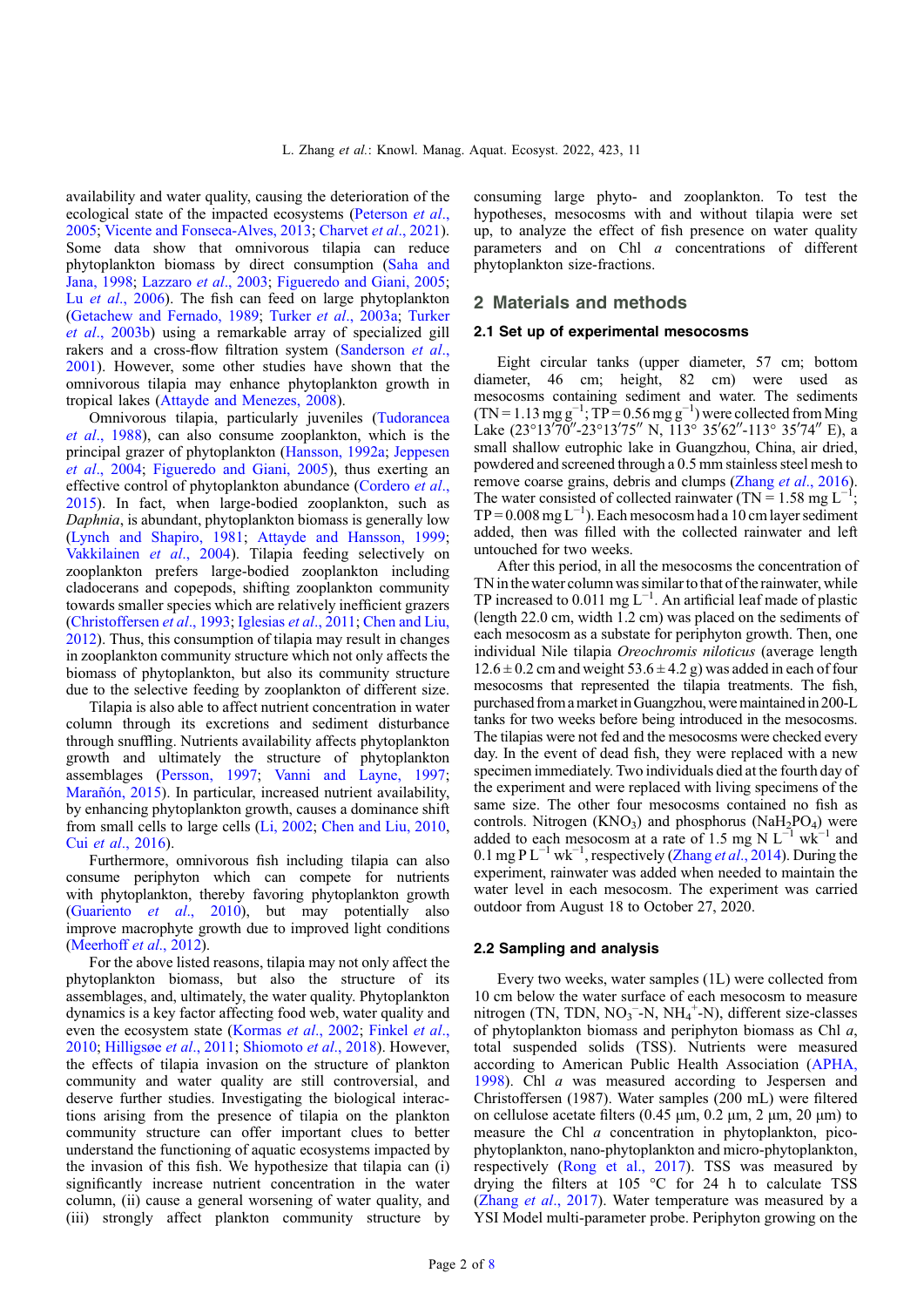artificial leaf from each mesocosm was collected using a soft brush. After samples of water and periphyton were collected, nutrients were added to each mesocosm and the artificial substrates for periphyton growth were replaced. The weight and length of each fish were recorded at the end of the experiment.

#### 2.3 Statistical analyses

Repeated measures analysis of variance (RM-ANOVAs) was used to assess the differences in nutrient concentrations, different sizes of phytoplankton, periphytic algae biomass and TSS between the controls and the tilapia treatments, with time as the repeated factor after a check of the descriptive statistics and homogeneity of variance. One-way analysis of variance (one-way ANOVA) was conducted to analyze the differences on every sampling occasion between treatments. If the difference was significant, Least Significant Difference (LSD) test was used to detect different treatments. Data were  $log_{10}$  transformed, if necessary, to meet the assumptions of normality and homogeneity of variance. Statistical analyses were carried out using IBM SPSS Statistics 26. All data are presented as mean values  $\pm$  SD (standard deviation).

# 3 Results

#### 3.1 Nitrogen

Concentrations of TN, TDN and  $NH_4^+$ -N, but not  $NO_3^-$ -N ([Fig.1\)](#page-3-0) were higher in the tilapia treatments than in the controls (RM-ANOVAs, treatment effect,  $p \le 0.05$ ). In addition, TN, TDN and  $NO<sub>3</sub><sup>-</sup>N$  varied significantly over time (RM-ANOVAs, time effect,  $p < 0.05$ ), while NH<sub>4</sub><sup>+</sup>-N did not.  $(p > 0.05)$ .

#### 3.2 TSS

Concentrations of TSS were higher in the tilapia treatments than in the controls (RM-ANOVAs, treatment effect,  $p < 0.05$ , [Fig. 2\)](#page-4-0), especially at week 2 and week 4 (one-way ANOVA, treatment effect,  $p < 0.05$ ). The TSS concentrations did not vary significantly over time (RM-ANOVAs, time effect,  $p > 0.05$ ).

#### 3.3 Biomass of phytoplankton

Concentrations of Chl a in the water column were higher in the tilapia treatments than in the controls (RM-ANOVAs, treatment effect,  $p < 0.05$ ; [Fig. 3](#page-4-0)). Its values were higher in the tilapia treatments than in the controls on each sampling occasion except at week 4 and week 8 (one-way ANOVA, treatment effect,  $p < 0.05$ ). The phytoplankton biomass varied significantly over time (RM-ANOVAs, time effect,  $p < 0.05$ ).

#### 3.4 Biomass of phytoplankton in different size classes

The Chl *a* concentrations in micro-phytoplankton and in nano-phytoplankton were higher in the tilapia treatments than in the controls (RM-ANOVAs, treatment effect,  $p < 0.05$ , [Fig. 4](#page-4-0)). However, pico-phytoplankton biomass (as Chl a) values were

generally not significantly different between the treatments (RM-ANOVAs, treatment effect,  $p > 0.05$ ); significantly higher values were recorded in tilapia treatments only at week 6 and week 10 (one-way ANOVA, treatment effect,  $p \le 0.05$ ). Micro-phytoplankton biomass varied significantly over time (RM-ANOVAs, time effect,  $p < 0.05$ ), being higher in the tilapia treatments on each sampling occasion (one-way ANOVA, treatment effect,  $p < 0.05$ ), while nano-phytoplankton and pico-phytoplankton biomass did not vary significantly over time  $(p > 0.05)$ .

#### 3.5 Periphytic algae

The chl  $a$  values of periphytic algae in the tilapia treatments were lower than in the controls (RM-ANOVAs, treatment effect,  $p < 0.05$ , [Fig. 5](#page-5-0)), especially at week 6 and week 8 (oneway ANOVA, treatment effect,  $p < 0.05$ ). In addition, the chl a values varied significantly over time (RM-ANOVAs, time effect,  $p < 0.05$ ).

# 4 Discussion

The results of our study show that the presence of tilapia increased the concentrations of TN, TDN and  $NH_4^+$ , TSS and the biomass of phytoplankton, deteriorating water quality. In addition, in the tilapia treatments, higher values of microphytoplankton and nano-phytoplankton biomass occurred, showing a modification in the size-structure of phytoplankton assemblage compared to controls. Moreover, the biomass of periphyton in the treatments with tilapia was lower than in the controls.

As an omnivorous species, tilapia can increase nutrient concentrations in several different ways (Huang et al[., 2000;](#page-6-0) He et al[., 2018;](#page-6-0) Yu et al[., 2020](#page-7-0)). The fish can promote sediment resuspension, and therefore transfer nutrients from the benthic to pelagic habitat, when searching for benthic food or when digging holes for building nest ([Jiménez-Montealegre](#page-6-0) et al., [2002](#page-6-0); [Vanni, 2002;](#page-7-0) [Mayer, 2020\)](#page-6-0). It can also excrete nutrients directly to the water column [\(Starling](#page-6-0) et al., 2002). The increase of TN, TDN and NH<sub>4</sub><sup>+</sup> concentrations observed in the tilapia treatments during our study, strongly support the hypothesis that this fish exerts a positive effect on nutrient availability. Unfortunately, P concentrations were not measured in this study, but previous investigations showed that TP also increases when tilapia is present (Zhang *et al.*, 2017).

It is well known that increased nutrient can enhance growth of phytoplankton ([Schindler, 1974\)](#page-6-0) and influence the sizestructure of the assemblage [\(Naselli-Flores, 2014](#page-6-0)). Phytoplankton assemblages are usually dominated by picophytoplankton in nutrient poor conditions ([Stockner, 1988;](#page-6-0) [Agawin](#page-5-0) et al., 2000), while micro-phytoplankton generally dominates in nutrient-rich waters [\(Stockner](#page-6-0) et al., 1986; Cui et al[., 2016\)](#page-5-0). Tilapia can ingest phytoplankton, especially larger species, such as green algae, diatoms, and even small cyanobacteria (Turker et al[., 2003a](#page-7-0); Lu et al[., 2006](#page-6-0)). It has been shown that tilapia feeding can significantly reduce phytoplankton number with larger species being filtered proportionally more than smaller ones (Turker et al[., 2003b](#page-6-0)). Furthermore, tilapia can also consume large-bodied zooplankton ([Carpenter and Kitchell, 1993](#page-5-0); [Menezes](#page-6-0) et al., 2010;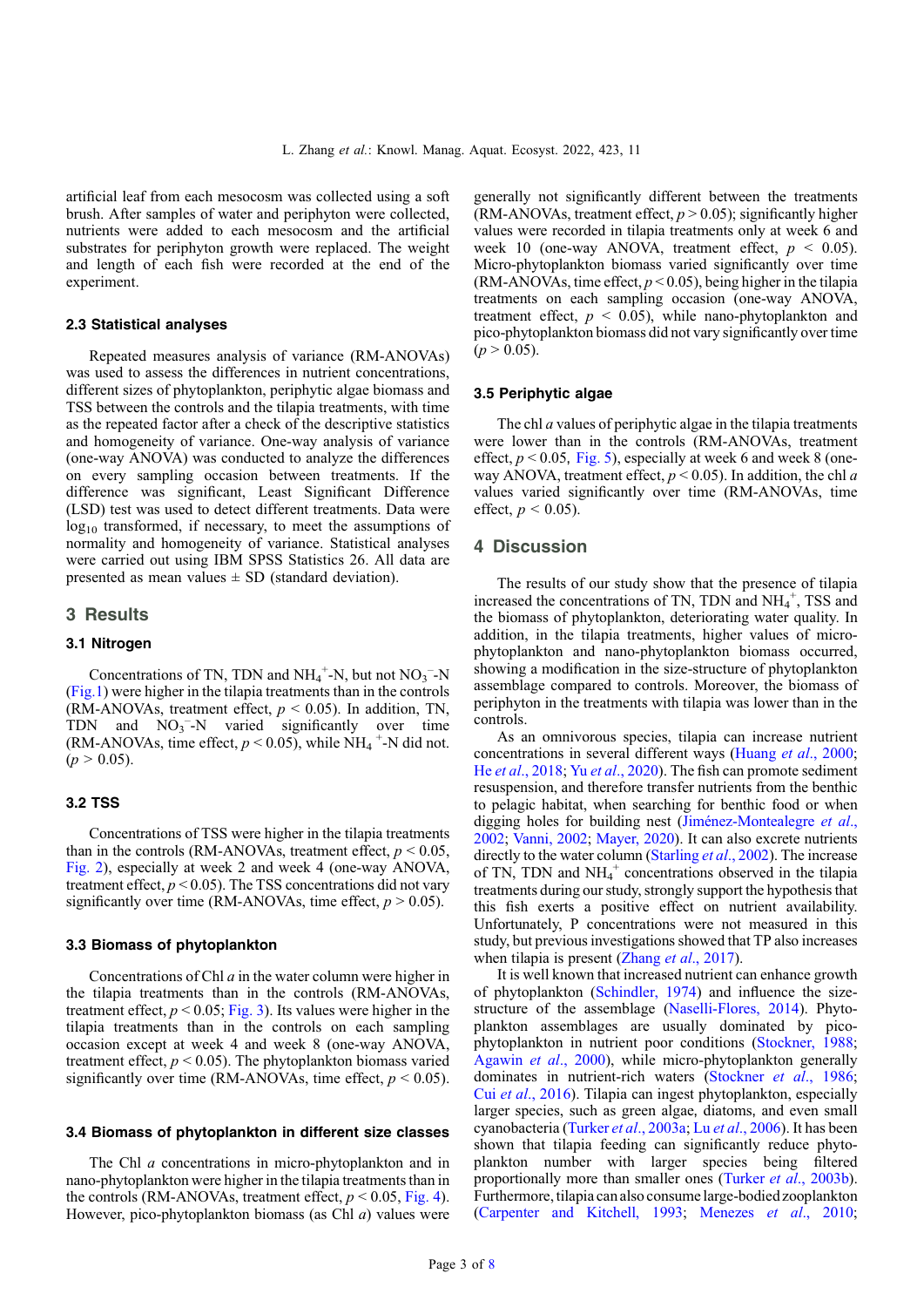<span id="page-3-0"></span>

**Fig. 1.** Nitrogen (TN, TDN, NH<sub>4</sub><sup>+</sup>-N, NO<sub>3</sub><sup>-</sup>-N, mean $\pm$ SD) in different treatments over time. Asterisks indicate significant ( $p < 0.05$ ) differences between the tilania treatments and the controls between the tilapia treatments and the controls.

Torres et al[., 2015](#page-6-0)) whose grazing is important in controlling the size spectrum of phytoplankton assemblages ([Cordero](#page-5-0) et al[., 2015](#page-5-0)), shifting zooplankton community towards smaller species. Because the body size of an individual zooplankton is well related to its grazing rate and to the range of particle sizes it can ingest [\(Cyr and Curtis, 1999](#page-5-0)). So, large-bodied zooplankton, such as Daphnia, can exert an effective control on phytoplankton with big size. Conversely, small-sized zooplankton, consuming small phytoplankton, is less able to exert an effective control on phytoplankton ([Tõnno](#page-6-0) et al., [2016\)](#page-6-0). Thus, the shifting of zooplankton community may not only affect the biomass of phytoplankton, but also affect the phytoplankton in different size-classes due to their selected feeding.

Our study shows that the biomass of micro-phytoplankton and nano-phytoplankton in the tilapia treatments increased significantly as compared with the controls, while the biomass of pico-phytoplankton was similar in both the experimental groups of mesocosms. The average proportion of micro-phytoplankton biomass in the control and in the tilapia treatment was 31.3% and 62.5% respectively, while the proportion of pico-phytoplankton in the control and in the tilapia treatments was 59.8% and 29.1%, respectively. However, the proportion of nano-phytoplankton biomasses was relatively stable in both tilapia treatments and controls. The increased proportion of micro-phytoplankton biomass and decreased proportion of pico-phytoplankton biomass in the fish treatments indicated that the fish contributed to modify the size structure of phytoplankton assemblages.

The effects of omnivorous tilapia on biomass of phytoplankton can be either positive or negative [\(Attayde](#page-5-0) et al[., 2010\)](#page-5-0) depending on trophic state. Some studies have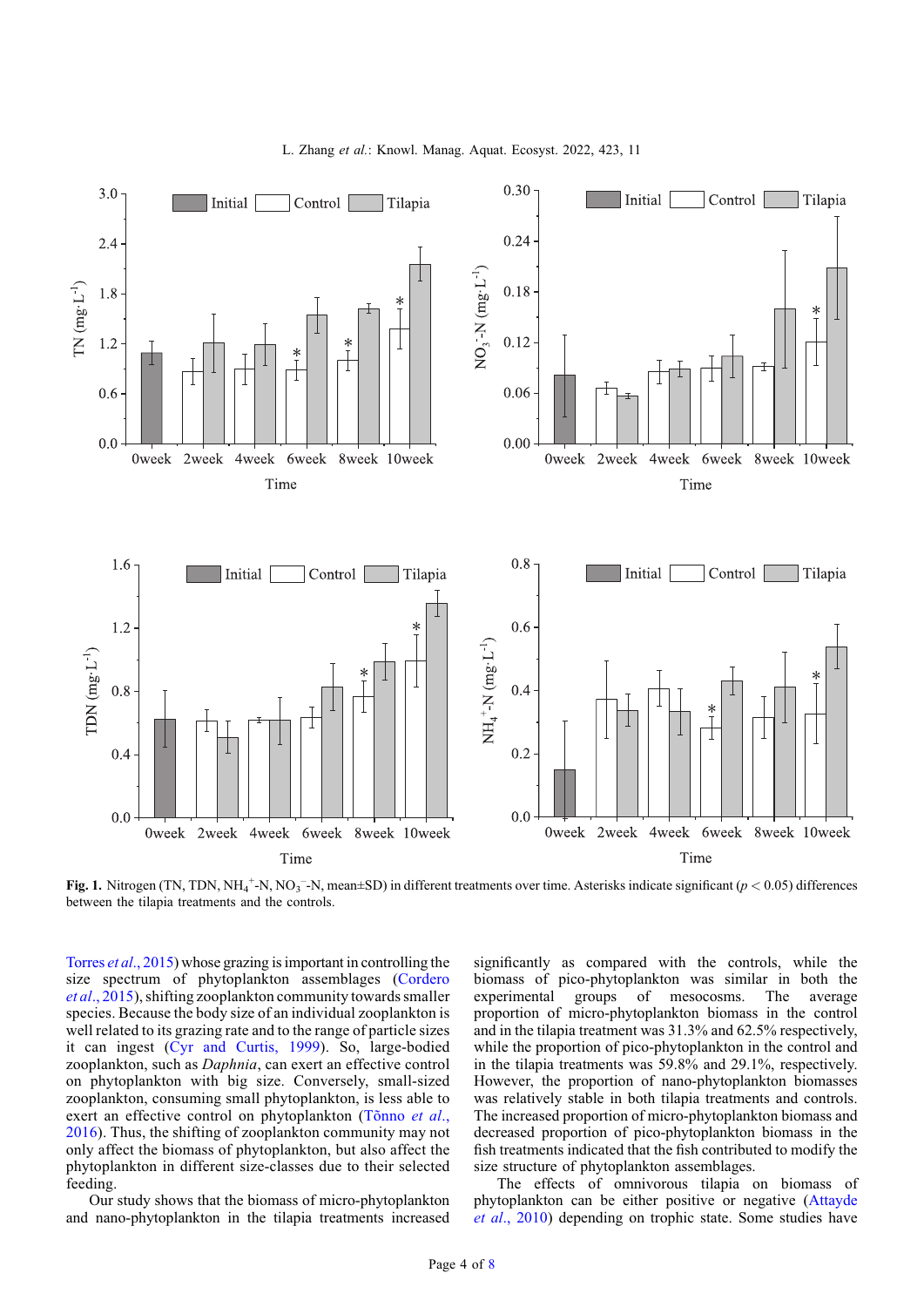<span id="page-4-0"></span>

Fig. 2. Total suspended solids (TSS, mean  $\pm$  SD) in different treatments over time. Asterisks indicate significant ( $p < 0.05$ ) differences between the tilapia treatments and the controls.



Fig. 3. Phytoplankton biomass (chl  $a$ , mean  $\pm$  SD) in the different treatments over time. Asterisks indicate significant ( $p < 0.05$ ) differences between the tilapia treatments and the controls.

shown that tilapia can reduce the biomass of phytoplankton by direct grazing, and tilapia stocking is considered an effective method to control algal blooms in eutrophic waters (Lu *[et al](#page-6-0).*, [2006](#page-6-0); [Menezes](#page-6-0) et al., 2010). Conversely, other studies have confirmed that tilapia negatively affect on water quality, enhancing nutrient availability and phytoplankton growth ([Starling](#page-6-0) et al., 2002; [Figueredo and Giani, 2005;](#page-5-0) [Søndergaard](#page-6-0) et al[., 2008](#page-6-0); Zhang et al[., 2017\)](#page-7-0). The results of the present investigation showed that the presence of tilapia significantly contributed to promote phytoplankton growth.

Our study also showed that tilapia increased the concentration of TSS and decreased periphyton biomass. The increased concentration of TSS also contributes to deteriorating water



Fig. 4. Micro-phytoplankton, nano-phytoplankton and pico-phytoplankton biomass as chl a concentration (mean  $\pm$  SD) in the different treatments over time. Asterisks indicate significant ( $p < 0.05$ ) differences between the tilapia treatments and the controls.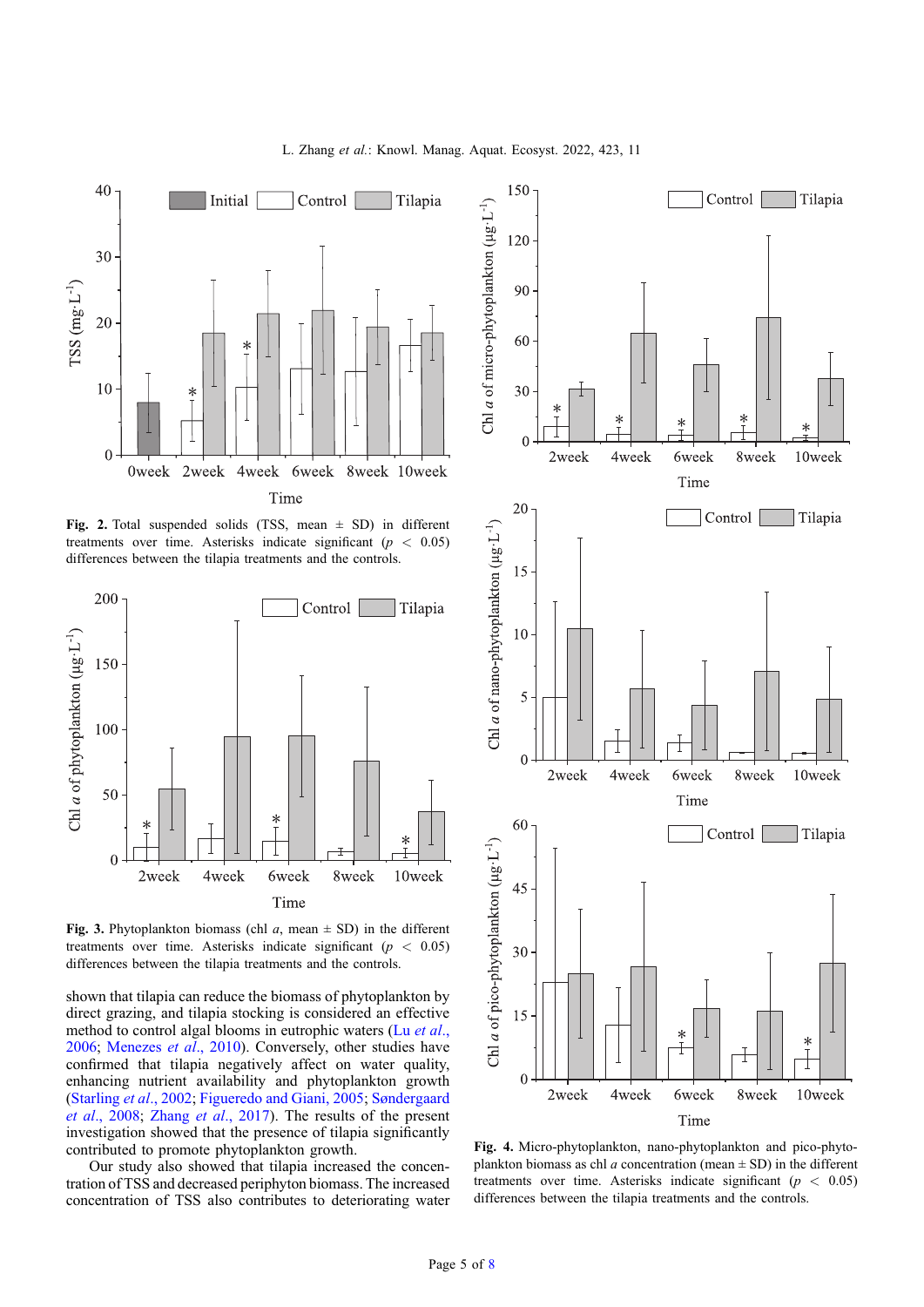<span id="page-5-0"></span>

Fig. 5. Chl *a* of periphytic algae (mean  $\pm$  SD) in the different treatments over time. Asterisks indicate significant ( $p < 0.05$ ) differences between the tilapia treatments and the controls.

quality [\(Hansson, 1992b](#page-6-0); [Vadeboncoeur and Carpenter, 2001](#page-7-0); Zhang et al[., 2015;](#page-7-0) [Razlutskij](#page-6-0) et al., 2021). The decreased abundance of periphytic algaemay further benefit phytoplankton growth, lowering the competition for sediment-associated nutrients ([Hansson, 1990\)](#page-6-0).

No temperature difference was found between treatments and water temperature was  $27.8 \pm 2.1$  °C in the tilapia treatments and 27.4 ± 2.2 °C in the controls. Density of tilapia (322.5 ± 25.2 g m<sup>-2</sup>) used in this experiments is realistic, as biomass of the fish in aquatic ecosystems can reach to 390–810 g  $m^{-2}$  ([Suresh and](#page-6-0) [Lin, 1992\)](#page-6-0). Length of the fish increased from  $12.6 \pm 0.2$  cm to  $14.9 \pm 0.7$  cm and weight increased from  $53.6 \pm 4.2$  g to  $55.8 \pm 1.6$ 10. 6 g during the experiment.

We acknowledge that the results obtained in this study is from a short-term (from August to October) mesocosm experiment. In other seasons, the degrees of the fish impact might vary because of the temperature, light and biological activity. We also acknowledge that applying results from the experimental conditions to natural lakes can be problematic due to the small size of the mesocosm used in this study but mesocosm experiments can be replicated and play an important role in the pursuit of ecological understanding. In addition, the general trend of the influence might be similar. However, tilapia would coexist with other fish species in the real world, these combined effects would influence nutrients and algal growth in natural aquatic ecosystems. So, more research is needed on these combined effects due to fish communities.

In conclusion, omnivorous fish as tilapia, which are often dominant in tropical and subtropical waters, can enhance the growth of phytoplankton and change the size-structure of its assemblages. The effects are obtained by combining manifold strategies: tilapia increases nutrients concentration as well as TSS, may decrease the impact of zooplankton grazers, lowers the competitive effects exerted by periphyton. All these effects synergically deteriorate water quality. Fish removal, although

difficult, probably represents an important step in some management plans aimed at improving water quality.

Acknowledgments. This work was supported by the National Natural Science Foundation of China (No. 41771100; 41811530056).

# **References**

- Agawin NSR, Duarte CM, Agusti S. 2000. Nutrient and temperature control of the contribution of picoplankton to phytoplankton biomass and production. *Limnol Oceanogr* 45: 591-600.
- APHA. 1998. Standard methods for the examination of water and wastewater, 20th ed. Washington: American Public Health Association.
- Attayde JL, Hansson LA. 1999. Effects of nutrient recycling by zooplankton and fish on phytoplankton communities. Oecologia 121: 47–54.
- Attayde JL, Menezes RF. 2008. Effects of fish biomass and planktivore type on plankton communities. J Plankton Res 30: 885–892.
- Attayde JL, Nes EHV, Araujo AIL, Corso G, Scheffer M. 2010. Omnivory by planktivores stabilizes plankton dynamics, but may either promote or reduce algal biomass. Ecosystems 13: 410–420.
- Canonico GC, Arthington A, Mccrary JK, Thieme ML. 2005. The effects of introduced tilapias on native biodiversity. Aquat Conserv: Mar Freshwat Ecosyst 15: 463–483.
- Carpenter S, Kitchell J. 1993. The trophic cascade in lakes. Biol Conserv 83: 349–350.
- Charvet P, Occhi TVT, Faria L, et al. 2021. Tilapia farming threatens Brazil's waters. Science 371: 355–356.
- Chen B, Liu H. 2010. Relationships between phytoplankton growth and cell size in surface oceans: interactive effects of temperature, nutrients, and grazing. Limnol Oceanogr 55: 965–972.
- Chen B, Liu Z. 2012. Effect of filter-feeding omnivorous fish on zooplankton community. Ecolog Sci 31: 161-166.
- Christoffersen K, Riemann B, Klysner A, Søndergaard M. 1993. Potential role of fish predation and natural populations of zooplankton in structuring a plankton community in eutrophic lake water. Limnol Oceanogr 38: 561-573.
- Cordero PU, Ekvall MK, Hansson LA. 2015. Responses of cyanobacteria to herbivorous zooplankton across predator regimes: who mows the bloom?. Freshw Biol 60: 960–972.
- Cui DY, Wang JT, Tan LJ, Dong ZY. 2016. Impact of atmospheric wet deposition on phytoplankton community structure in the South China Sea. Estuar Coast Shelf Sci 173: 1–8.
- Cyr H, Curtis JM. 1999. Zooplankton community size structure and taxonomic composition affects size-selective grazing in natural communities. Oecologia 118: 306–315.
- Drenner RW, Gallo KL, Baca RM, Smith JD. 1998. Synergistic effects of nutrient loading and omnivorous fish on phytoplankton biomass. Can J Fish Aquat Sci 55: 2087–2096.
- Figueredo CC, Giani A. 2005. Ecological interactions between Nile tilapia (Oreochromis niloticus, L.) and the phytoplanktonic community of the Furnas Reservoir (Brazil). Freshw Biol 50: 1391–1403.
- Finkel ZV, Beardall J, Flynn KJ, Quigg A, Rees TAV, Raven JA. 2010. Phytoplankton in a changing world: cell size and elemental stoichiometry. J Plankton Res 32: 119–137.
- Getachew T, Fernado CH. 1989. The food habits of an herbivorous fish (Oreochromis niloticus Linn.) in Lake Awasa, Ethiopia. Hydrobiologia 174: 195–200.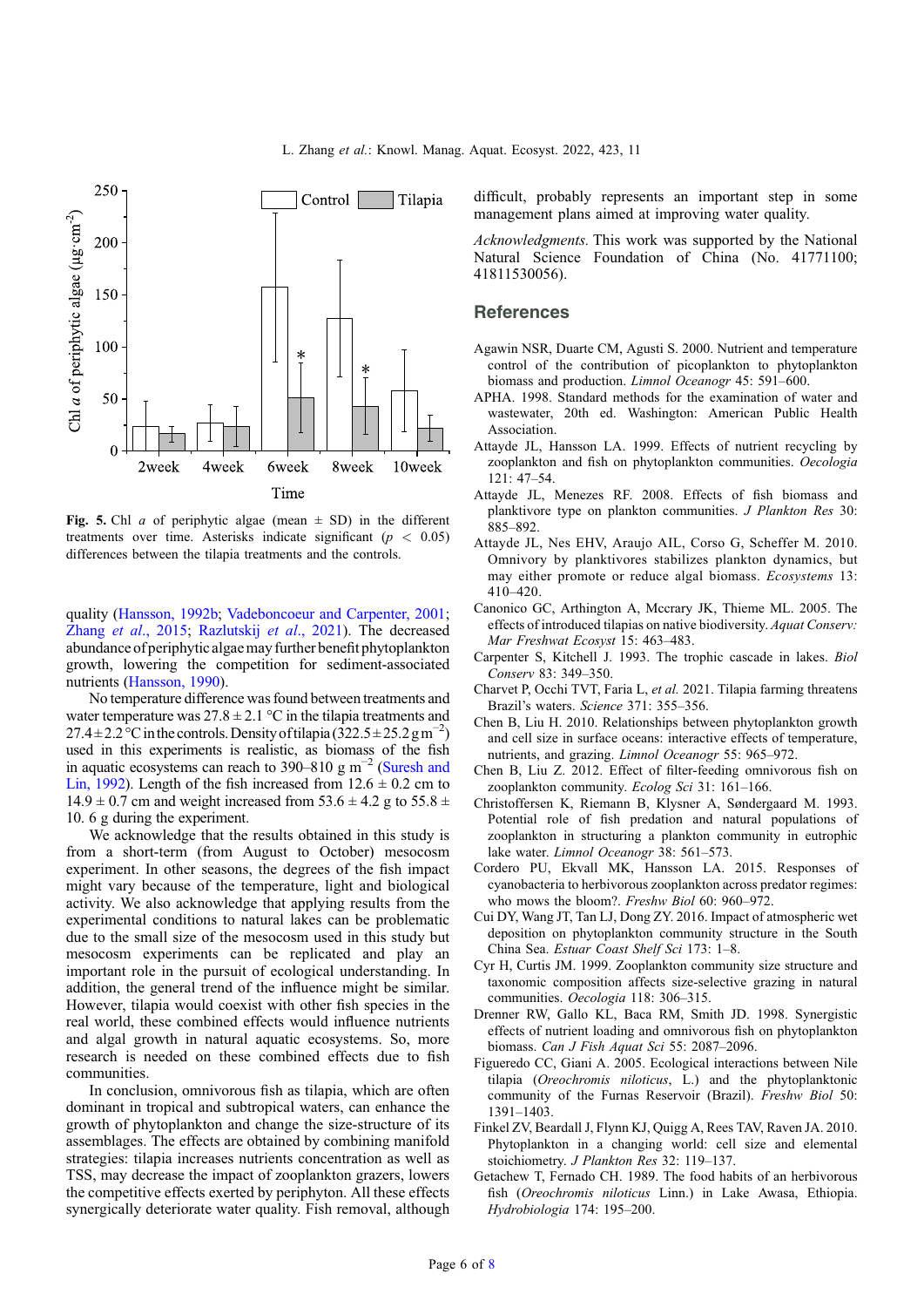- <span id="page-6-0"></span>Guariento RD, Carneiro LS, Caliman A, Bozelli RL, Leal JJF, Esteves FDA. 2010. Interactive effects of omnivorous fish and nutrient loading on net productivity regulation of phytoplankton and periphyton. Aquat Biol 10: 273–283.
- Gurgel J, Fernando CH. 1994. Fisheries in semi-arid northeast Brazil with special reference to the role of tilapias. Int Revue ges Hydrobiol 79: 77–94.
- Hansson LA. 1992b. Factors regulating periphytic algal biomass. Limnol Oceanogr 37: 322–328.
- Hansson LA. 1990. Quantifying the impact of periphytic algae on nutrient availability for phytoplankton. Freshw Biol 24: 265–273.
- Hansson LA. 1992a. The role of food chain composition and nutrient availability in shaping algal biomass development. Ecology 73: 241–247.
- He H, Jin H, Jeppesen E, Li K, Liu Z, Zhang Y. 2018. Fish-mediated plankton responses to increased temperature in subtropical aquatic mesocosm ecosystems: implications for lake management. Water Res 144: 304–311.
- Hilligsøe KM, Richardson K, Bendtsen J, Sørensen LL, Nielsen TG, Lyngsgaard MM. 2011. Linking phytoplankton community size composition with temperature, plankton food web structure and sea-air CO<sub>2</sub> flux. Deep-Sea Res Part I-Oceanogr Res Pap 58: 826–838.
- Huang B, Lin X, Hong H. 2000. Distribution and environmental controlling of picophytoplankton in western Xiamen waters. J Oceanogr Taiwan Strait 19: 330–336.
- Iglesias C, Mazzeo N, Meerhoff M, et al. 2011. High predation is of key importance for dominance of small-bodied zooplankton in warm shallow lakes: evidence from lakes, fish exclosures and surface sediments. Hydrobiologia 667: 133–147.
- Jeppesen E, Jensen JP, Søndergaard M, et al. 2004. Impact of fish predation on cladoceran body weight distribution and zooplankton grazing in lakes during winter. Freshw Biol 49: 432–447.
- Jiménez-Montealegre R, Verdegem M, Zamora JE, Verreth J. 2002. Organic matter sedimentation and resuspension in tilapia (Oreochromis niloticus) ponds during a production cycle. Aquac Eng 26: 1–12.
- Kolding J. 1993. Population dynamics and life-history styles of Nile tilapia, Oreochromis niloticus, in Ferguson's Gulf, Lake Turkana, Kenya. Environ Biol Fishes 37: 25–46.
- Kormas KA, Garametsi V, Nicolaidou A. 2002. Size-fractionated phytoplankton chlorophyll in an Eastern Mediterranean coastal system (Maliakos Gulf, Greece). Helgoland Mar Res 56: 125–133.
- Kour R, Bhatia S, Sharma KK. 2014. Nile tilapia (Oreochromis niloticus) as a successful biological invader in Jammu (J&K) and its impacts on native ecosystem. Biology 10: 1–5.
- Lazzaro X, Bouvy M, Ribeiro RA, et al. 2003. Do fish regulate phytoplankton in shallow eutrophic Northeast Brazilian reservoirs?. Freshw Biol 48: 649–668.
- Li WKW. 2006. Macroecological patterns of phytoplankton in the northwestern North Atlantic Ocean. Nature 419: 154–157.
- Lu K, Jin C, Dong S, Gu B, Bowen SH. 2006. Feeding and control of blue-green algal blooms by tilapia (Oreochromis niloticus). Hydrobiologia 568: 111–120.
- Lu K, Jin C, Wang Y. 2005. Control of cyanobacterial blooms in eutrophication lakes by tilapia. J Fish China 29: 811-818.
- Lynch M, Shapiro J. 1981. Predation, enrichment, and phytoplankton community structure. Limnol Oceanogr 26: 86-102.
- Marañón E. 2015. Cell size as a key determinant of phytoplankton metabolism and community structure. Annu Rev Mar Sci 7: 241-264.
- Mayer T. 2020. Interactions of fish, algae, and abiotic factors in a shallow, tropical pond. Hydrobiologia 847: 4145–4160.
- Meerhoff M, Mello FT, Kruk C, et al. 2012. Environmental warming in shallow lakes: A review of potential changes in community structure as evidenced from space-for-time substitution approaches. Adv Ecol Res 46: 259–349.
- Menezes RF, Attayde JL, Vasconcelos FR. 2010. Effects of omnivorous filter-feeding fish and nutrient enrichment on the plankton community and water transparency of a tropical reservoir. Freshw Biol 55: 767–779.
- Naselli-Flores L. 2014. Morphological analysis of phytoplankton as a tool to assess ecological state of aquatic ecosystems: the case of Lake Arancio, Sicily, Italy. Inland Waters 4: 15–26.
- Persson A. 1997. Phosphorus release by fish in relation to external and internal load in a eutrophic lake. Limnol Oceanogr 42: 577–583.
- Peterson MS, Slack WT, Woodley CM. 2005. The occurrence of nonindigenous Nile tilapia, Oreochromis niloticus (linnaeus) in coastal Mississippi, USA: ties to aquaculture and thermal effluent. Wetlands 25: 112–121.
- Razlutskij V, Mei X, Maisak N, et al. 2021. Omnivorous carp (Carassius gibelio) increase eutrophication in part by preventing development of large-bodied zooplankton and submerged macrophytes. Water 13: 1497.
- Rong Y, Tang Y, Ren L, et al. 2021. Effects of the filter-feeding benthic bivalve Corbicula fluminea on plankton community and water quality in aquatic ecosystems: a mesocosm study. Water 13: 1827.
- Saha SD, Jana BB. 1998. Control of bloom in a tropical lake: grazing efficiency of some herbivorous fishes. J Fish Biol 53: 12–24.
- Sanderson SL, Cheer AY, Goodrich JS, Grazlano JD, Callan WT. 2001. Cross flow filtration in suspension-feeding fishes. Nature 412: 439–441.
- Schindler DW. 1974. Eutrophication and recovery in experimental lakes: Implications for lake management. Science 184: 897–899.
- Shiomoto A, Fujimoto Y, Mimura N, Sasaki A, Fujita T. 2018. Seasonal variations of chlorophyll a and environmental factors in the coastal area of the Okhotsk Sea, Hokkaido. Nippon Suisan Gakk 84: 241–253.
- Søndergaard M, Liboriussen L, Pedersen AR, Jeppesen E. 2008. Lake restoration by fish removal: short- and long-term effects in 36 danish lakes. Ecosystems 11: 1291–1305.
- Starling F, Lazzaro X, Cavalcanti C, Moreira R. 2002. Contribution of omnivorous tilapia to eutrophication of a shallow tropical reservoir: evidence from a fish kill. Freshw Biol 47: 2443–2452.
- Stockner JG, Antia NJ. 1986. Algal picoplankton from marine and freshwater ecosystems: A multidisciplinary perspective. Can J Fish Aquat Sci 43: 2472–2503.
- Stockner JG. 1988. Phototrophic Picoplankton: An overview from marine and freshwater ecosystems. Limnol Oceanogr 33: 765–775.
- Suresh AV, Lin CK. 1992. Tilapia culture in saline waters: A review. Aquaculture 106: 201–226.
- Tõnno I, Agasild H, Kõiv T, Freiberg R, Nõges P, Nõges T. 2016. Algal diet of small-bodied crustacean zooplankton in a cyanobacteria-dominated eutrophic lake. PLoS ONE 11: e0154526.
- Torres GS, Silva LHS, Rangel LM, Attayde JL, Huszar LM. 2015. Cyanobacteria are controlled by omnivorous filter-feeding fish (Nile tilapia) in a tropical eutrophic reservoir. Hydrobiologia 765: 115-129.
- Tudorancea C, Fernando CH, Paggi JC. 1988. Food and feeding ecology of Oreochromis niloticus (Linnaeus) juveniles in Lake Awassa, Ethiopia. Arch Hydrobiol Suppl 78: 267–289.
- Turker H, Eversole AG, Brune DE. 2003b. Comparative Nile tilapia and silver carp filtration rates of partitioned aquaculture system phytoplankton. Aquaculture 220: 449–457.